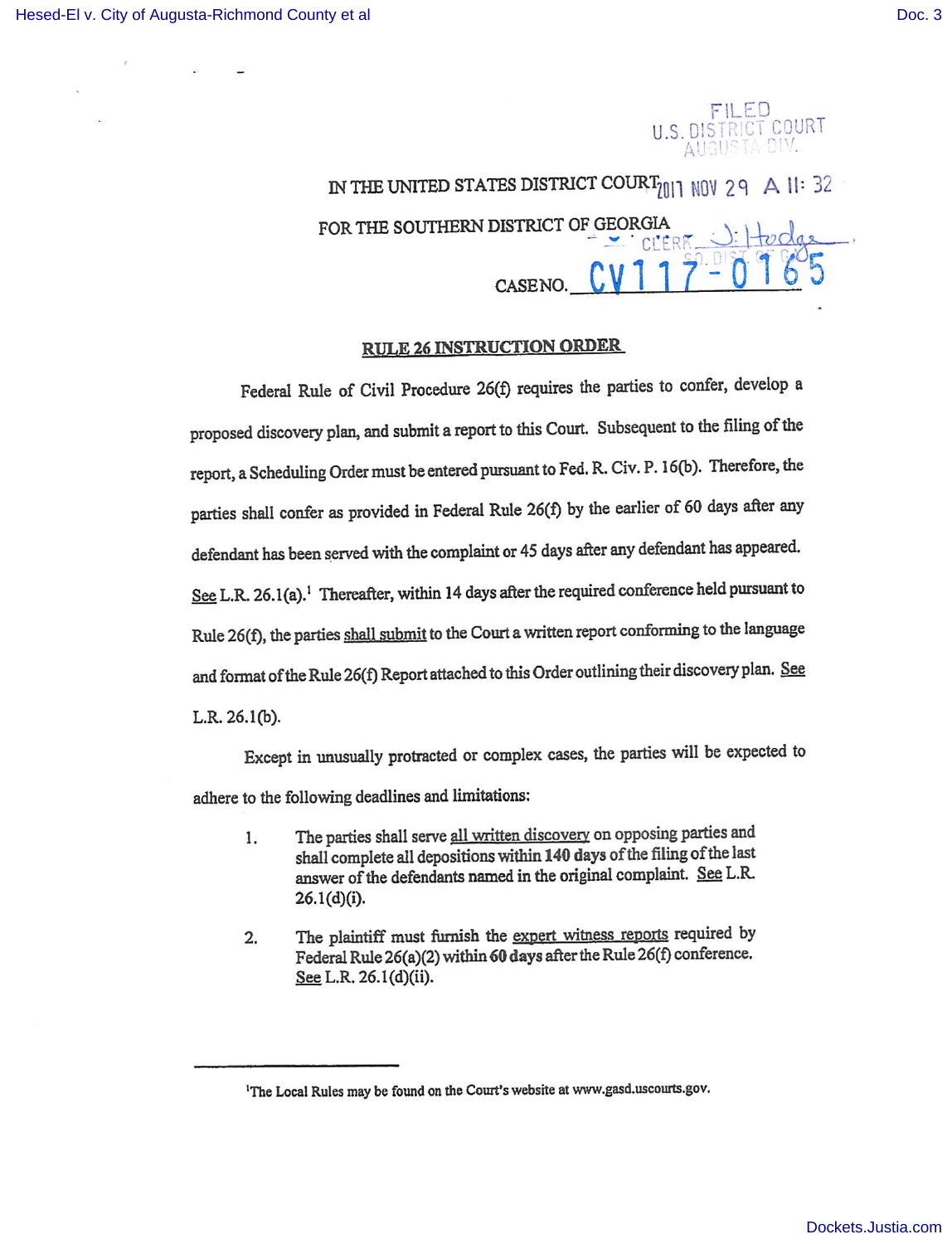- 3. The defendant must furnish the expert witness reports required by Federal Rule 26(a)(2) within 90 days after the Rule 26(f) conference (or 60 days after the answer, whichever is later). See L.R.  $26.1(d)(iii)$ .
- 4. The last day for filing motions to add or join parties or amend the pleadings is 60 days after the first answer of the defendants named in the original complaint. See L.R. 16.3.
- . 5. The last day for filing all other motions, excluding motions in limine, is 30 days after the close of discovery. See L.R. 7.4.

Plaintiff s counsel, or, if applicable, the pro se plaintiff, shall ensure that a copy of this Order is served upon all parties. Finally, a party who cannot gain the cooperation of the other party in preparing the Rule 26(f) Report should advise the Court prior to the due date of the report of the other party's failure to cooperate.

#### SO ORDERED.

**SALES** 

BRÍAN K. EPP**i** UNITED STATES MAGISTRATE JUDGE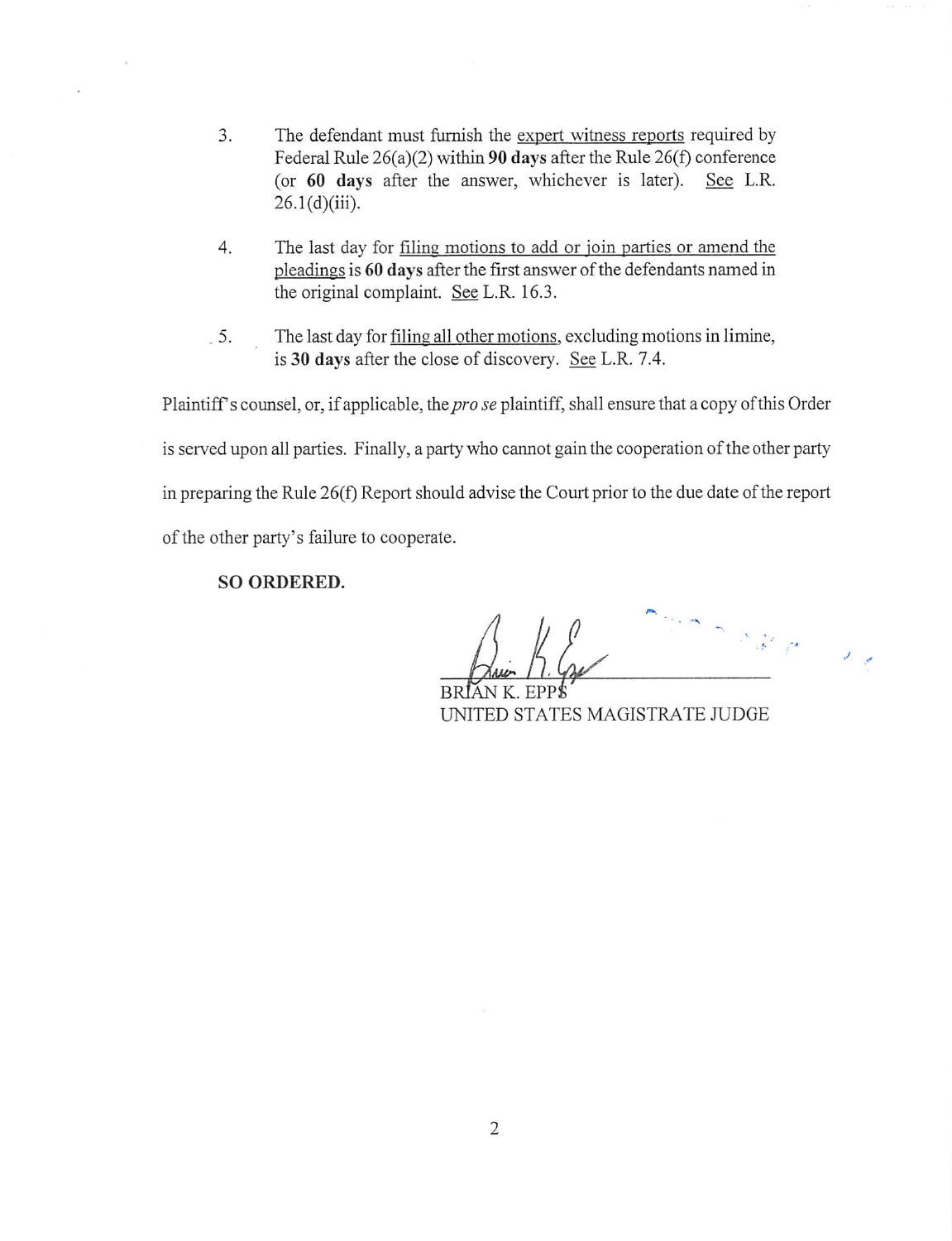## UNITED STATES DISTRICT COURT

# SOUTHERN DISTRICT OF GEORGIA

|           | <b>DIVISION</b> |
|-----------|-----------------|
| Plaintiff | Case No.        |
| Defendant |                 |

## RULE 26(f) REPORT

1. Date of Rule 26(f) conference:

V.

- 2. Parties or counsel who participated in conference:
- 3. If any defendant has yet to be served, please identify the defendant and state when service is expected.
- 4. Date the Rule  $26(a)(1)$  disclosures were made or will be made:
- If any party objects to making the initial disclosures required by  $5<sub>1</sub>$ Rule  $26(a)(1)$  or proposes changes to the timing or form of those disclosures,
	- (a) Identify the party or parties making the objection or proposal:

<u> 1980 - Jan Barnett, fransk politiker (d. 1980)</u>

(b) Specify the objection or proposal: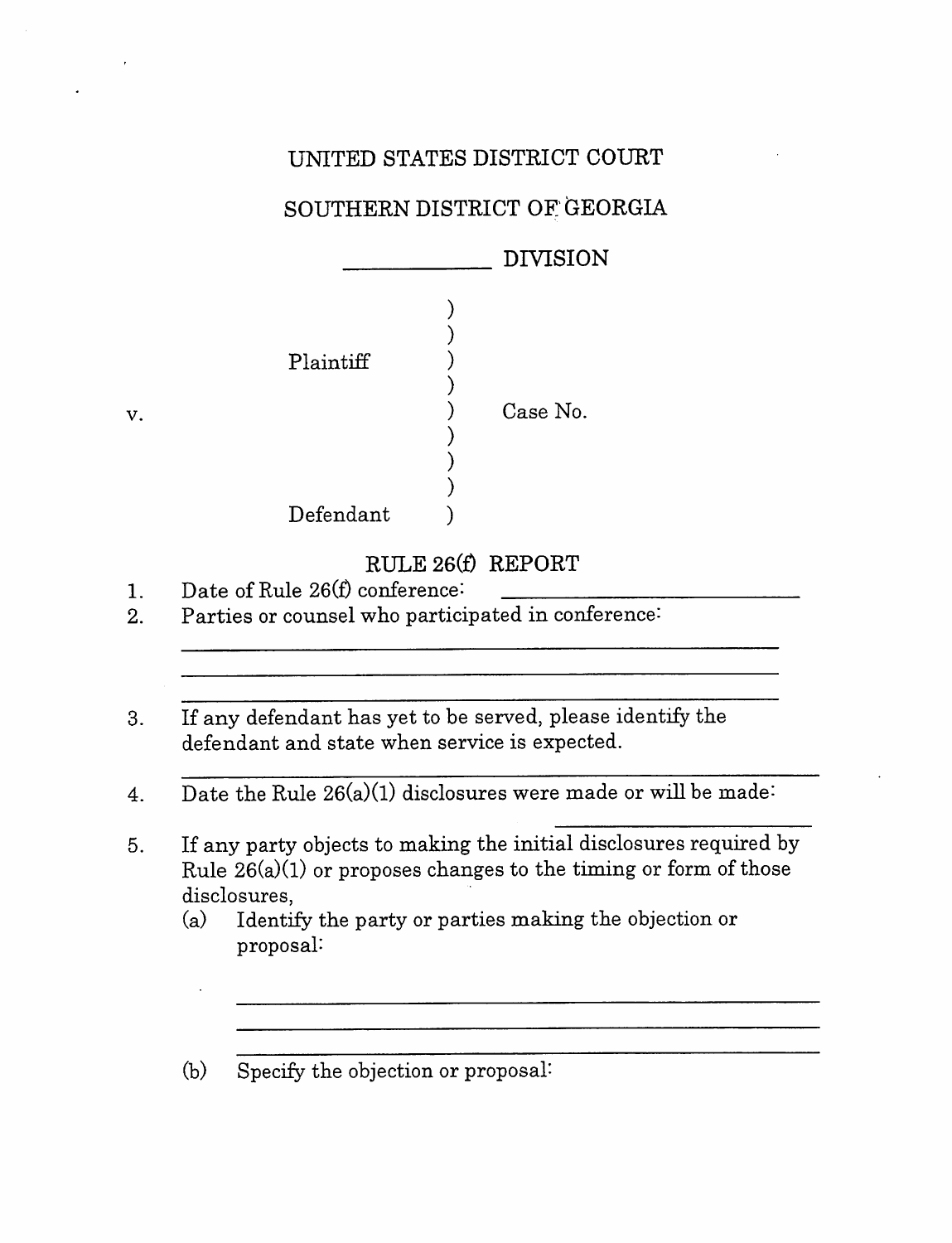|          | The Local Rules provide a 140-day period for discovery. If any<br>party is requesting additional time for discovery, |  |  |
|----------|----------------------------------------------------------------------------------------------------------------------|--|--|
| (a)      | Identify the party or parties requesting additional time:                                                            |  |  |
|          |                                                                                                                      |  |  |
| (b)      | State the number of months the parties are requesting for<br>discovery:                                              |  |  |
| months   |                                                                                                                      |  |  |
| $\rm(c)$ | Identify the reason(s) for requesting additional time for<br>discovery:                                              |  |  |
|          | Unusually large number of parties                                                                                    |  |  |
|          | Unusually large number of claims or defenses                                                                         |  |  |
|          | Unusually large number of witnesses                                                                                  |  |  |
|          | Exceptionally complex factual issues                                                                                 |  |  |
|          | Need for discovery outside the United States                                                                         |  |  |
|          | Other:                                                                                                               |  |  |
| (d)      | Please provide a brief statement in support of each of the<br>reasons identified above:                              |  |  |
|          |                                                                                                                      |  |  |

 $\sim$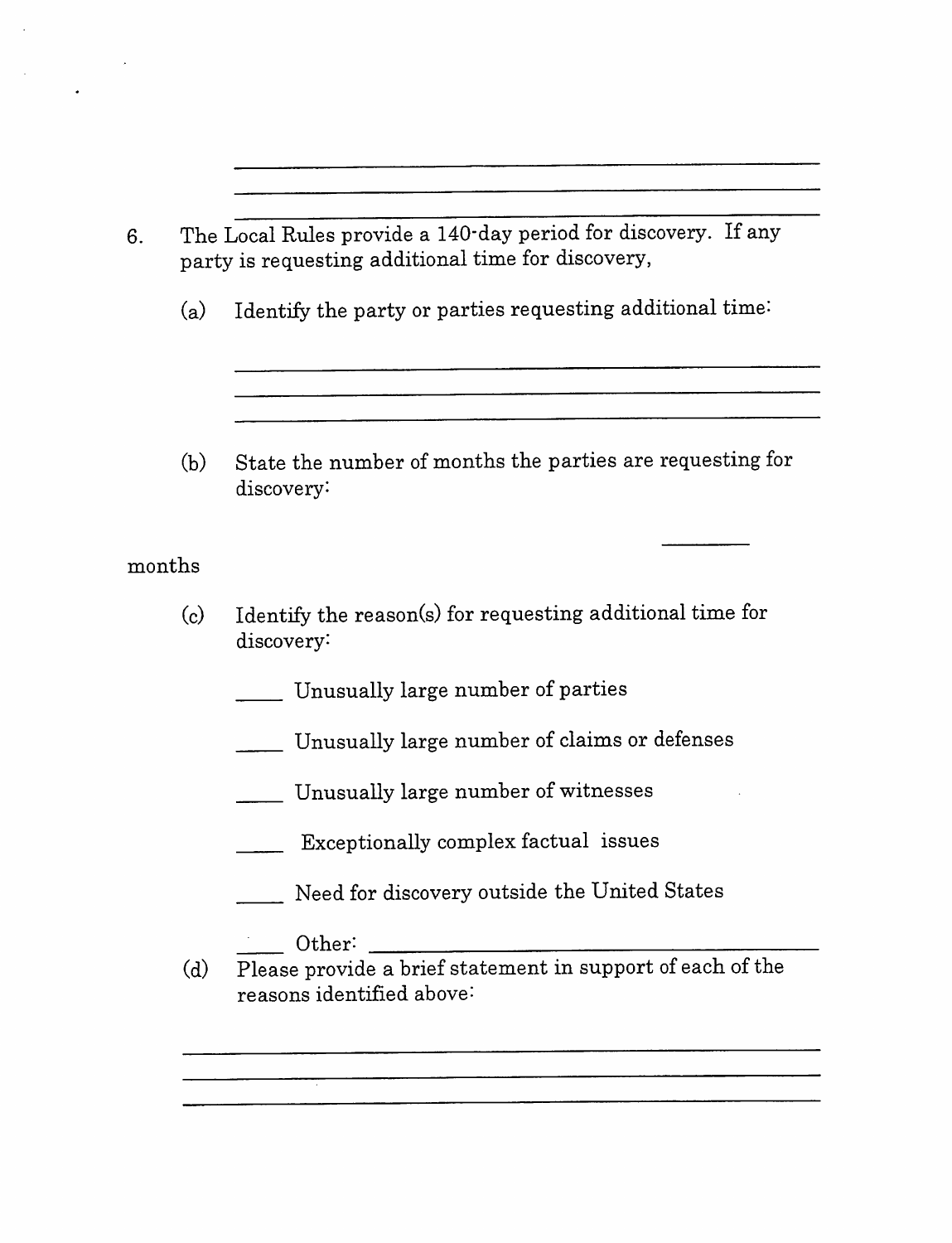|     | If any party is requesting that discovery be limited to particular<br>issues or conducted in phases, please |                                       |  |
|-----|-------------------------------------------------------------------------------------------------------------|---------------------------------------|--|
| (a) | Identify the party or parties requesting such limits:                                                       |                                       |  |
|     |                                                                                                             |                                       |  |
| (b) | State the nature of any proposed limits:                                                                    |                                       |  |
|     |                                                                                                             |                                       |  |
|     | The Local Rules provide, and the Court generally imposes, the<br>following deadlines:                       |                                       |  |
|     | Last day for filing motions to add                                                                          | 60 days after issue is joined         |  |
|     | or join parties or amend pleadings                                                                          |                                       |  |
|     | Last day to furnish expert witness<br>report by plaintiff                                                   | 60 days after Rule26(f)<br>conference |  |

 $\bar{\phantom{a}}$  .

 $\frac{1}{2} \left( \frac{1}{2} \right)^2$ 

 $\sim 10^{-1}$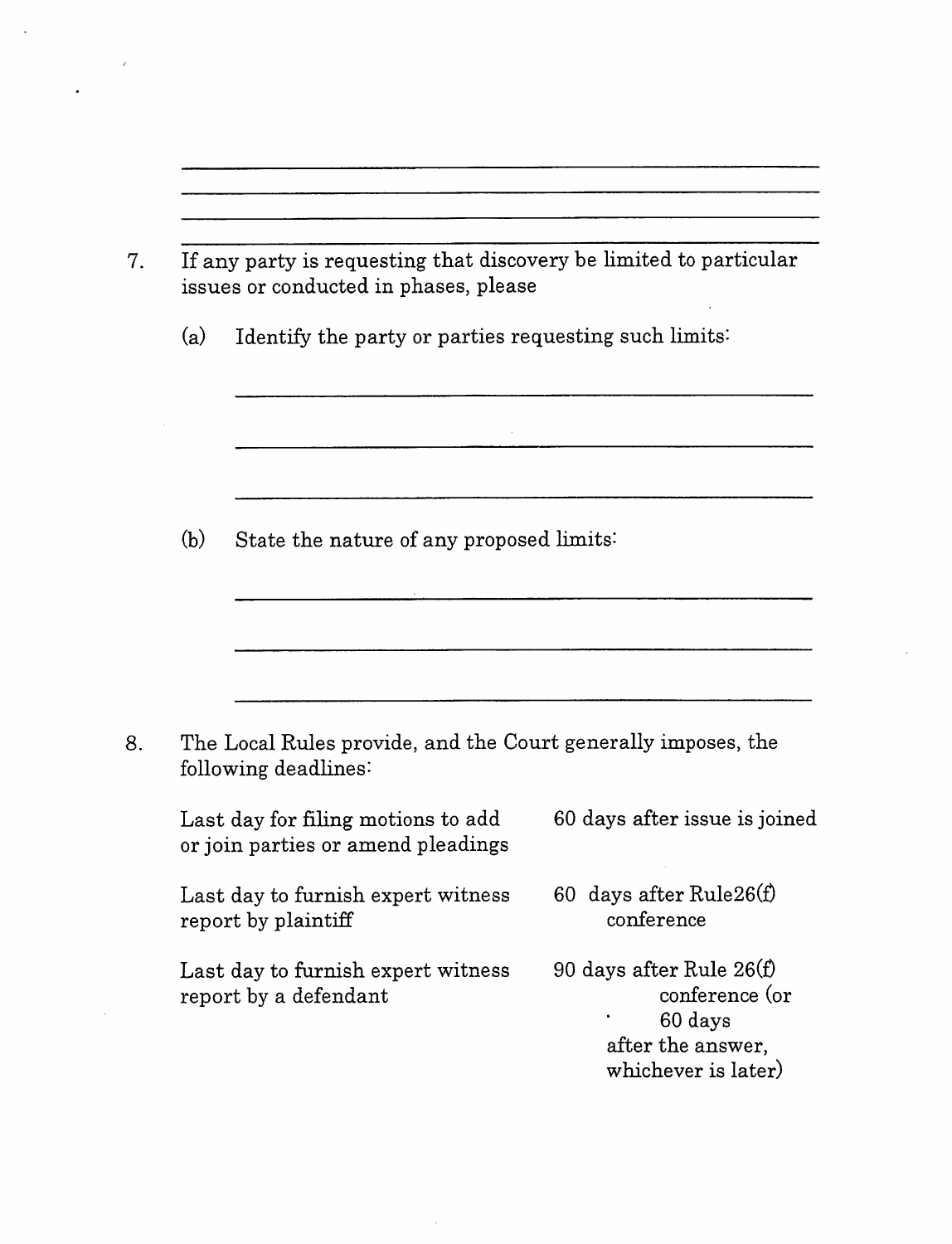Last day to file motions 30 days after close of

discovery

If any party requests a modification of any of these deadlines,

- (a) Identify the party or parties requesting the modification:
- (b) State which deadline should be modified and the reason supporting the request:

<u> 2000 - Jan Samuel Barbara, margaret eta idazlea (h. 1888).</u>

- If the case involves electronic discovery, 9.
	- (a) State whether the parties have reached an agreement regarding the preservation, disclosure, or discovery of electronically stored information, and if the parties prefer to have their agreement memoralized in the scheduling order, briefly describe the terms of their agreement:
	- (b) Identify any issues regarding electronically stored information as to which the parties have been unable to reach an agreement: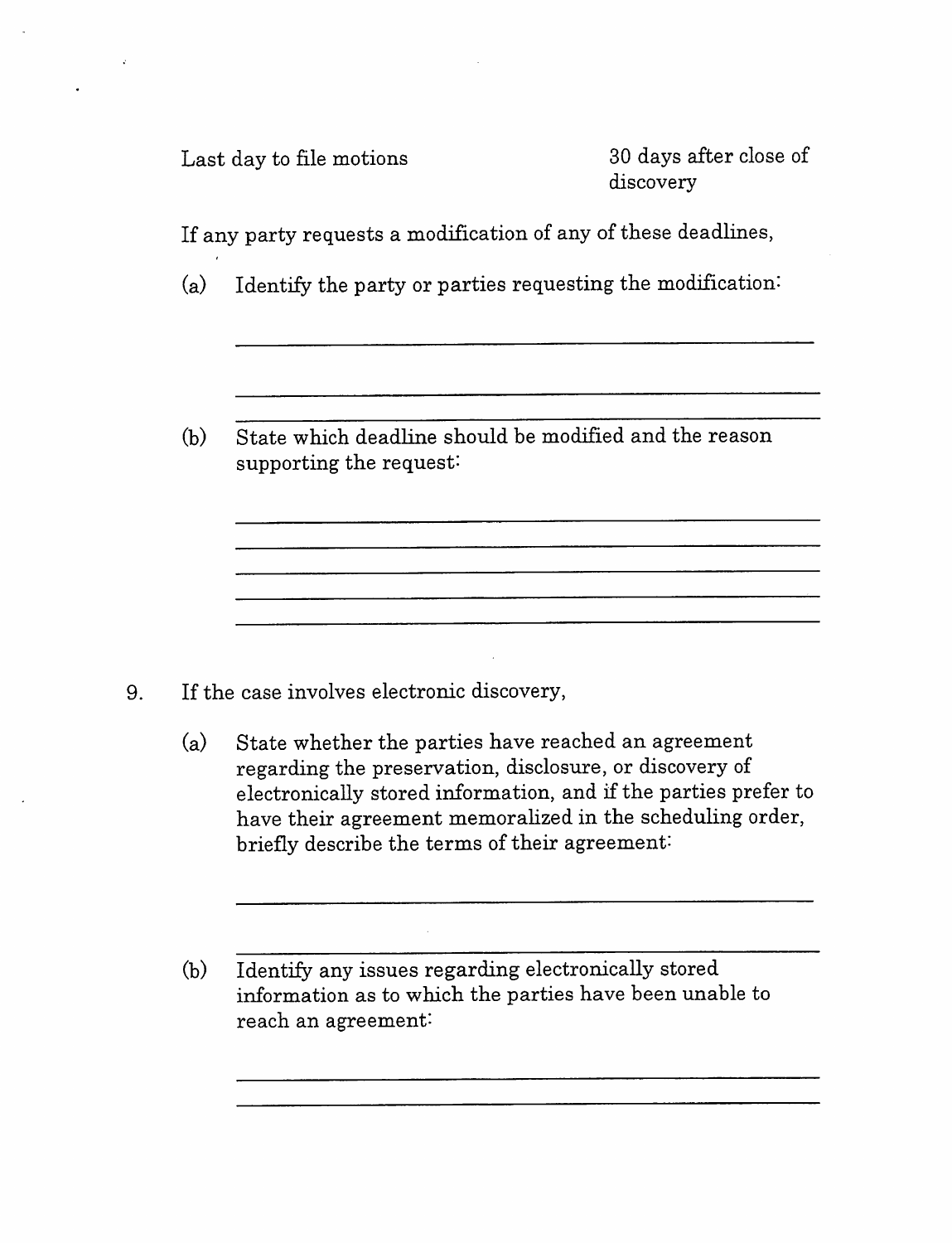- 10. If the case is known to involve claims of privilege or protection of trial preparation material,
	- (a) State whether the parties have reached an agreement regarding the procedures for asserting claims of privilege or protection after production of either electronic or other discovery material:
	- (b) Briefly describe the terms of any agreement the parties wish to have memoralized in the scheduling order (or attach any separate proposed order which the parties are requesting the Court to enter addressing such matters):

(c) Identify any issues regarding claims of privilege or protection as to which the parties have been unable to reach an agreement:

- 11. State any other matters the Court should include in its scheduling order:
- 12. The parties certify by their signatures below that they have discussed the nature and basis of their claims and defenses and